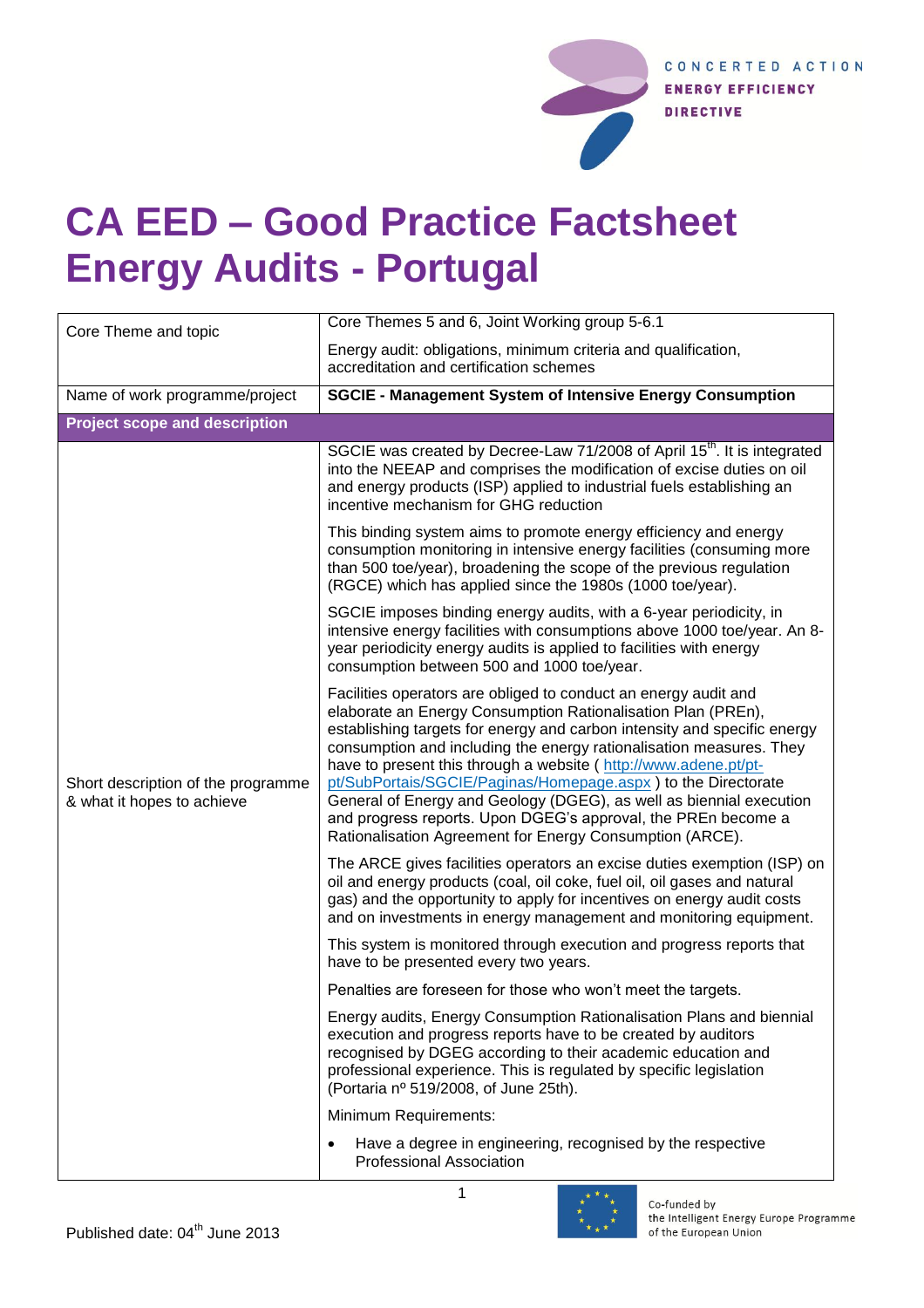

|                                                                                                 | Have appropriate professional experience:<br>$\bullet$                                                                                                                                                                                                                                                                                          |  |
|-------------------------------------------------------------------------------------------------|-------------------------------------------------------------------------------------------------------------------------------------------------------------------------------------------------------------------------------------------------------------------------------------------------------------------------------------------------|--|
|                                                                                                 | At least 5 years of experience in installations whose energy<br>$\bullet$<br>consumption is higher than 500 toe/year, or 3 years of specific<br>experience in the areas of energy auditing and consulting, or at<br>least 2 years of relevant professional experience in areas of energy<br>auditing and consulting and have a specialist skill |  |
|                                                                                                 | Availability of equipment for measurement and control<br>$\bullet$                                                                                                                                                                                                                                                                              |  |
| What is the scope of the project?<br>- National/regional/local<br>e.g.<br>- Building type/owner | National                                                                                                                                                                                                                                                                                                                                        |  |
| Who are the key people involved?<br>- Installers<br>e.g.:<br>- Local Authorities                | • Directorate General of Energy and Geology (DGEG) from the Ministry<br>of Economy and Employment - supervision and inspection of SGCIE<br>operation                                                                                                                                                                                            |  |
|                                                                                                 | • Tax and Customs Authority (Autoridade Tributária e Aduaneira) from<br>the Ministry of Finance - granting and supervision of excise duties<br>exemptions                                                                                                                                                                                       |  |
|                                                                                                 | • Energy agency (ADENE) - operational management of the system                                                                                                                                                                                                                                                                                  |  |
|                                                                                                 | • Energy auditors                                                                                                                                                                                                                                                                                                                               |  |
| Who was the target audience?                                                                    | Facilities with energy consumption above 500 toe/year                                                                                                                                                                                                                                                                                           |  |
| How was this work programme/<br>project financed?                                               | The incentives on energy audit costs and on investments in energy<br>management and monitoring equipment come from the Energy<br>Efficiency Fund.                                                                                                                                                                                               |  |
| What was the cost of the work<br>programme/project?                                             | Not available                                                                                                                                                                                                                                                                                                                                   |  |
| When did it start and end?                                                                      | It has been in force since June 15 <sup>th</sup> 2008.                                                                                                                                                                                                                                                                                          |  |
| <b>Project Outcomes &amp; Communication</b>                                                     |                                                                                                                                                                                                                                                                                                                                                 |  |
| What were the key achievements?                                                                 | In order to reduce energy consumption, the system imposes targets for<br>energy and carbon intensity and specific energy consumption through<br>the implementation of energy rationalisation measures.                                                                                                                                          |  |
| What were the outcomes and<br>expected benefits?                                                | By the end of February 2013, DGEG had approved 649 PREn which<br>became ARCEs.                                                                                                                                                                                                                                                                  |  |
|                                                                                                 | The implementation of these ARCEs will lead to a reduction of 80.769<br>toe in energy consumption and $291.903$ tCO <sub>2</sub> of GHG.                                                                                                                                                                                                        |  |
|                                                                                                 | Excise duties exemption (ISP) amounts to around 5.900 kEuro/year.                                                                                                                                                                                                                                                                               |  |
|                                                                                                 | Facilities that are in compliance of SGCIE are equivalent to 1.389 ktoe<br>and represent 24% of final energy consumption in the sectors of<br>Agriculture and Fisheries, Mining, Manufacturing and Construction and<br>Public Works.                                                                                                            |  |
| What were the key lessons<br>learned?                                                           | The system is running well. Adjustments are made to its website as<br>needed and we will improve some points when it is revised.                                                                                                                                                                                                                |  |